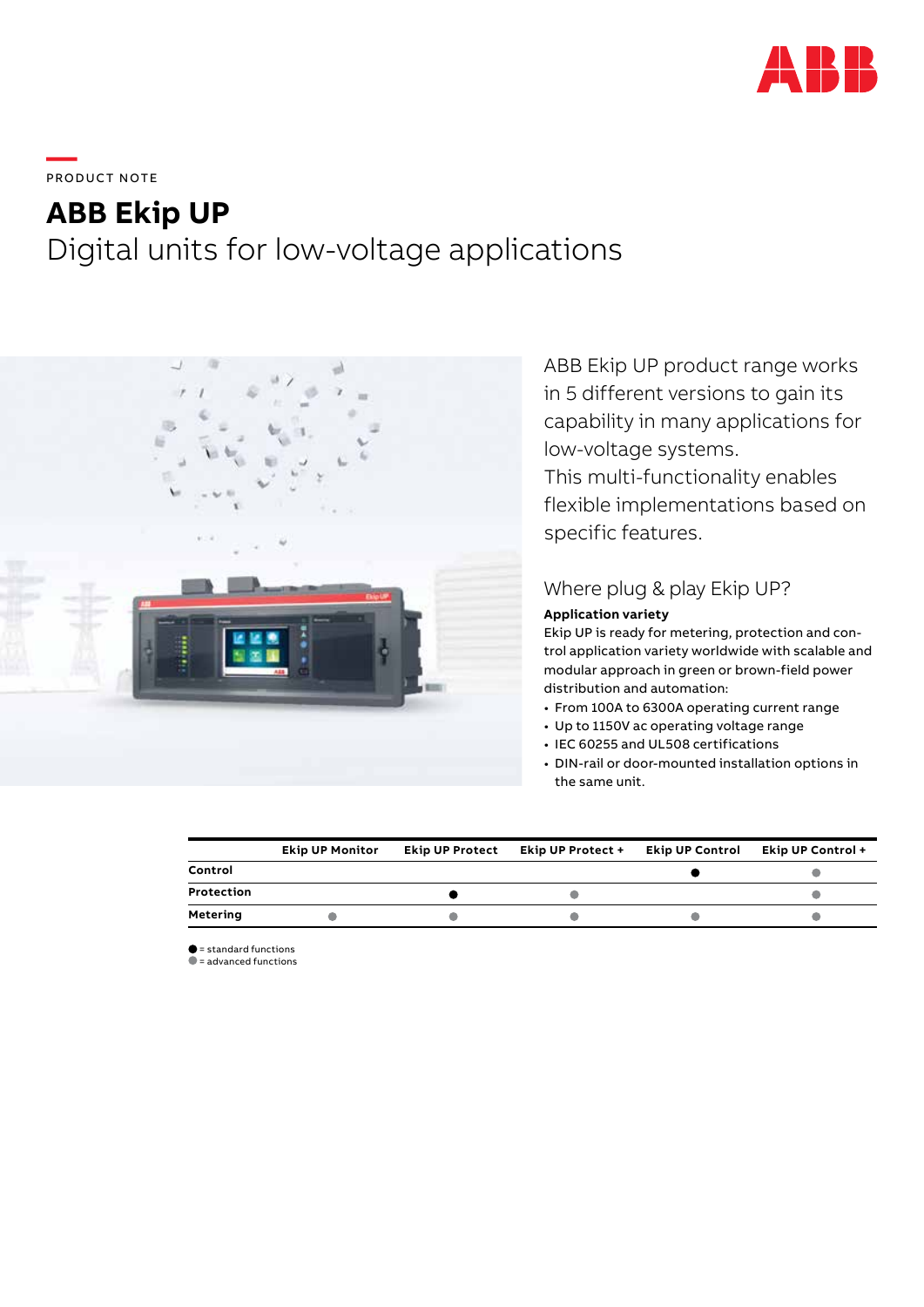

#### **Ekip UP Monitor**

- Metering and power quality monitoring applications with request of no impact on the switchgear design, leveraging on plug-in current sensors and built-in network analyzer. If technicians are able to work under voltage conditions according to local regulation, even no switchgear downtime is nedded. Open-closed Rogowski coil technology ensures linearity in the complete measurement range, in addition to easy installation..
- Measurement of until six temperature values inside the switchgear or at MV/LV transformer windings, as well as receive up to 2 analogic input from other meters (like gas or water), having dedicated Ekip Signalling 3T optional cartridge modules.
- Diagnosis of plant behavior after trigger events, thanks to two data-logger buffers for current and voltage waveforms.
- Simple logics based on the available of more than 1000 metering data and embedded up to 10 I/O signals. Besides, additional DIN-rail units can be added for more I/Os.
- Advanced fieldbus connectivity in every plant node thank to eight Ekip Com even redundant modules, adopting for example Modbus TCP, Modbus RTU or IEC61850 in power distribution supervision or Profinet, Profibus, DeviceNet or Ethernet/IP for automation processes integration (for example PLC, Scada or Building Management System).
- Direct communication to ABB Ability<sup>™</sup> EDCS using Ekip Com Hub catridge module, with no external meter or gateway required. Besides own advanced metering information, possible data gathering of master Ekip Com Modbus TCP and Ekip Com RS485 modules from until other 50 ABB devices from low voltage (breakers, multi-meters, contactor and switch disconnectors, metering and protective relays) to medium voltage (protective relays).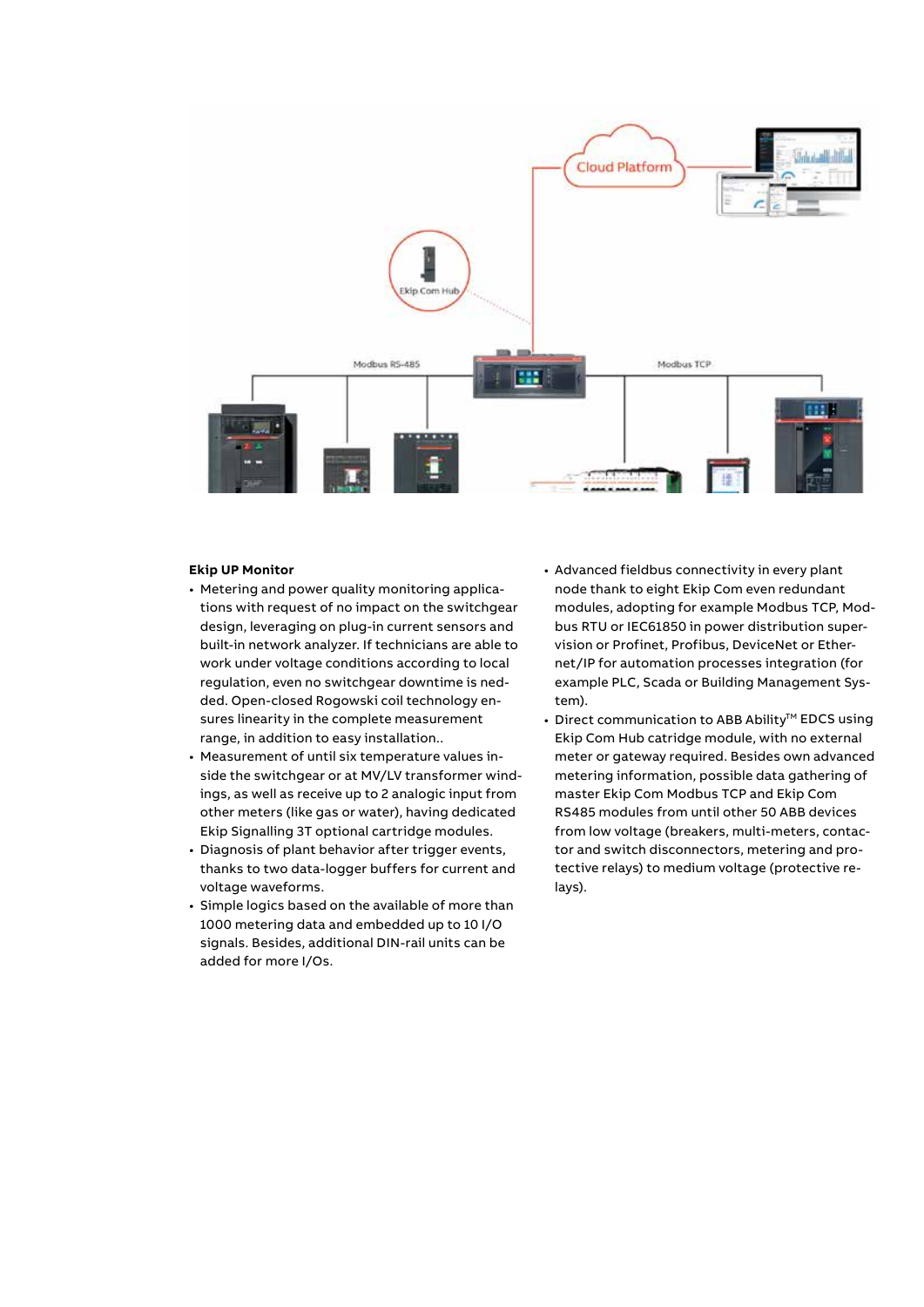

#### **Ekip UP Protect**

Besides Ekip UP Monitor case, Ekip UP Protect satisfies several other application cases.

- In new switchgear, protection of switch disconnector operating on its actuators (opening/closing coils, motor operators) and guaranteeing short-circuit breaking capacity equal to its withstand current at 1s. Closed current sensors with copper inside optimize switchgear footprint.
- In existing switchgear, protection of already installed switch disconnector operating on actuators (opening/closing coils, motor operators), guaranteeing short-circuit breaking capacity equal to withstand current at 1s.
- In existing switchgear, adding voltage, frequency and power based ANSI protections on existing circuit breaker operating on its actuators (opening/ closing coils, motor operators). The circuit breaker maintains current based protection so to keep the same short-circuit breaking capacity.
- In existing switchgear, backup protections of installed circuit breaker in order to get redundancy and more reliability.
- In existing switchgear, when circuit breaker tripunit spare parts are anymore available, possible modification of ABB circuit breaker into switch disconnector to act all protections with ABB Service team granted intervention. This is especially in the cases in which it has short-circuit breaking capacity equal to withstand current and if in compliance with local regulation.
- Source ground earth fault protection for transformer with capability to distinguish between restricted to unrestricted earth fault.
- Synchronism detection in generation or transfer switching applications using Ekip Synchrocheck optional cartridge module.
- Synchronization logics of generator and whole plant with medium voltage grid.
- Fast Load shedding based on frequency after input received, for example in case of plant bumpless islanding nedded.
- Transfer switching logics based on IEC61850 or ABB proprietary bus Ekip Link, especially for closed transition ("make before break") applications.

#### **Ekip UP Protect+**

Ekip UP Protect+ completes the potentialities of Ekip UP Protect with a set of more than 35 ANSI protections.

- Generator protections for GenSets or co-generators.
- Certified interface protection system for connection of renewables, co-generators or GenSets to medium voltage grid. Possible automatic re-closing after grid fault has been restored.
- Directional protection schemes, wired and/or digital based to get redundancy.
- Adaptive protections added to switching device to guarantee the selectivity coordination in different grid topology, for example from on-grid to offgrid scenarios.